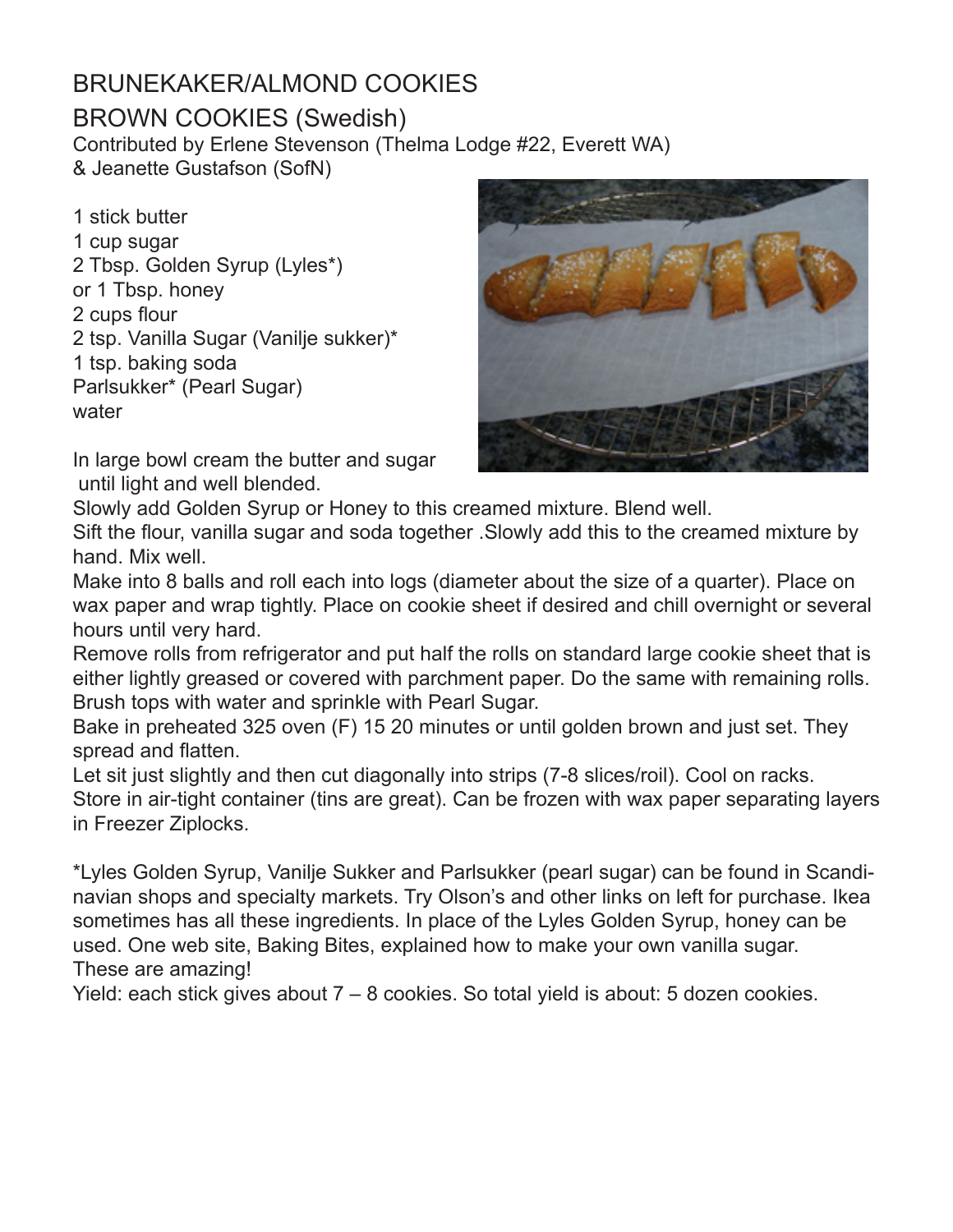# BERGEN KJØTTKAKER BERGEN MEATBALLS

Contributed by Mrs. Jacob Grove, Stjernen Lodge #7, Astoria, CA

2 pound lean ground beef 1/4 pound pork sausage 3 Tbsp. potato flour 1 1/2 cups milk onion salt to taste\* ground pepper to taste cooking oil 1 tsp. Kitchen Bouquet

Gradually mix all ingredients together in large bowl [except oil and Kitchen Bouquet]. Pat into balls.

Fry meatballs in oil until well browned on all sides.

Put into a pan of boiling salt water.

Add Kitchen Bouquet to gravy.

Let boil [about 30-40 minutes, uncovered} until done [and gravy thickens\*\*].

This makes enough for 6-8 delicious servings of meatballs.

\*Grated onion also may be added (up to 1 medium onion's worth).

\*\*If gravy is too thick, add potato flour slowly to the gravy. Boil to reduce liquid in pan and until gravy is thickened.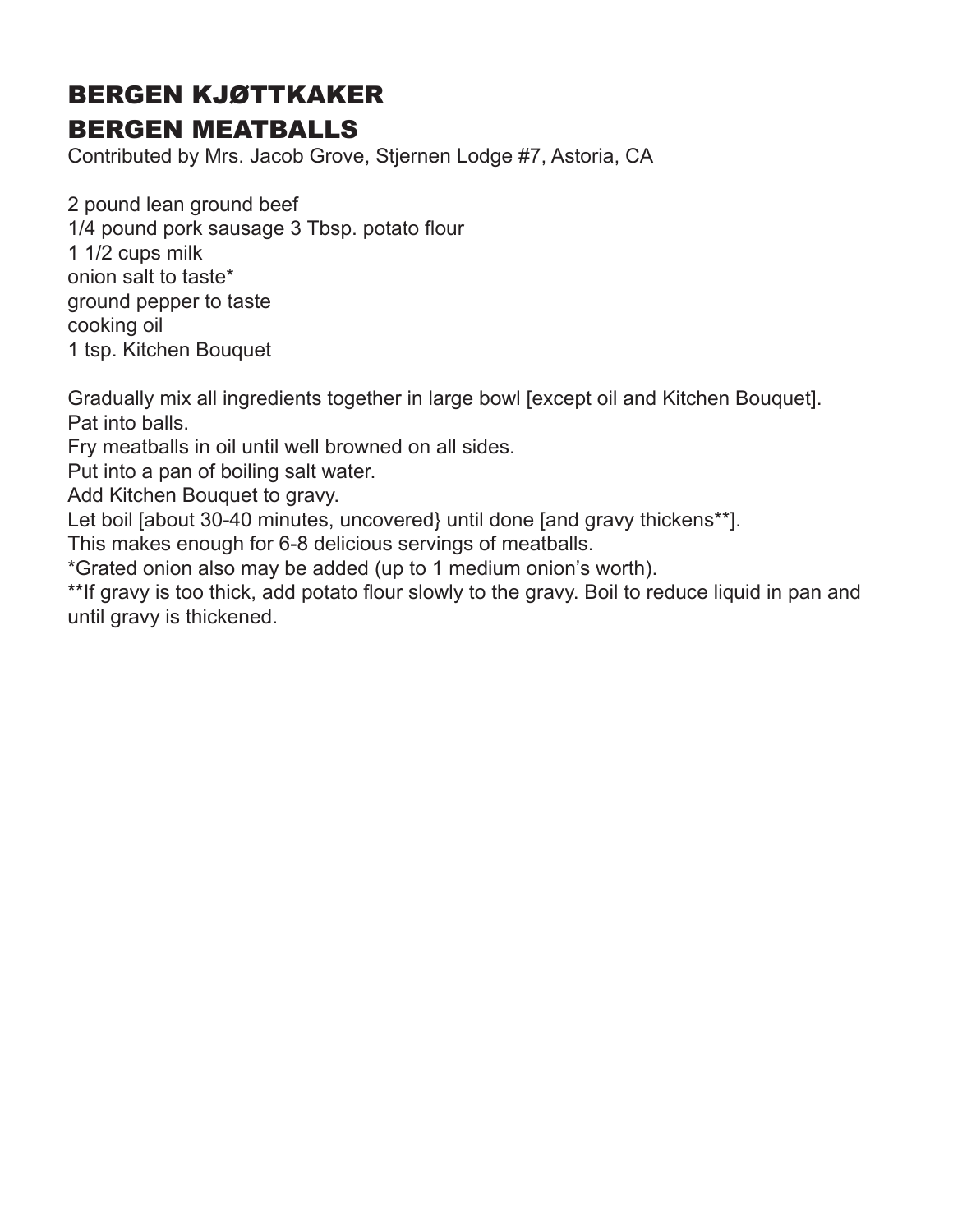## BERLINER KRANSER BERLIN WREATH COOKIES

Contributed by Erlene Stevenson (Thelma Lodge #22, Everett WA) & Jeanette Gustafson (SofN)

4 uncooked egg\* yolks 1 cup sugar 1 cup butter (2 sticks) 2 cups flour [or more – up to 3 cups] 2 hard boiled egg\* yolks 2 tsp. vanilla or almond extract



Coarse Sugar (can be colored) or Parlsukker\*\* (Pearl Sugar)

Mix uncooked egg yolks and sugar for 10 minutes by hand.

In large bowl cream the butter and sugar until light and well blended.

Mash the hard boiled egg yolks in small bowl using a fork.

Crumble butter and flour together in another larger bowl.

Add all ingredients to the butter-flour mixture and mix well. [You may need to add at least 1/2 cup more flour so dough is stiff enough to work with. Refrigerate dough for at least 1 hour before proceeding to make it easier to work with.]

Take out 1/4 of dough and roll small amounts into little worms on a well floured surface (about 5" long). Form teach worm into a small ring. Dip ring in beaten egg whites\*\*\* and place on parchment covered cookie sheet allowing at least 2" between cookie rings. Sprinkle with sugar.

Bake in preheated 350° oven (F) 10 – 15 minutes or until golden brown [check often as ovens vary and you don't want to overcook these].

Slide parchment paper off cookie sheet onto cooling racks or counter (if counter top allows for heat). Otherwise, let sit just slightly on cookie sheet and then using a spatula, carefully take

the cookies off and place on cooling racks. [Cookies are delicate.]

Either eat immediately when fresh or store in air-tight container (tins are great) for up to two weeks. Cookies can be frozen ( just use wax paper between layers and place in Freezer Ziploc ks or Tupperware).

\*Eggs today, come in so many sizes. Medium eggs work best for this recipe. If using larger eggs, you will need to add additional flour (up to 1 cup). The hard boiled egg yolks give these a beautiful color. \*\*Parlsukker (pearl sugar) can be found in Scandinavian shops and specialty markets. Try Olson's and other links on left for finding this if you don't have an Ikea or Scandinavian store near you.

\*\*\*Instead of dipping the cookies (which are touchy to handle when moistened), simply brush on the egg white mixture to formed wreaths on cookie sheet covered with parchment paper. Then follow remaining directions.

These are amazing yet tricky to make. Practice improves your results. Keep the dough as cold as possible before forming and add additional flour so it holds it shape.

Yield: about:3 – 4 dozen cookies

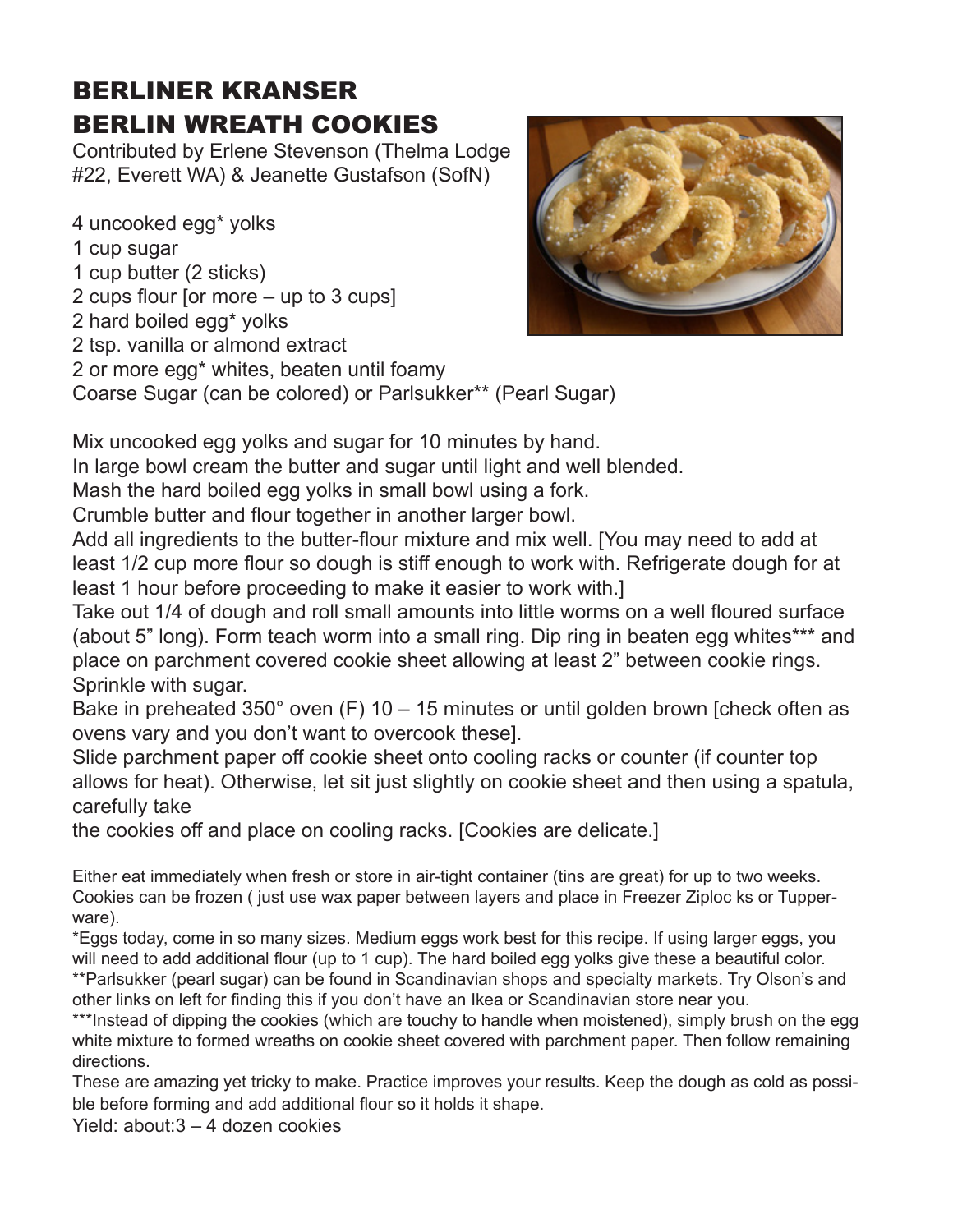## KARDEMOMMERING

### CARDAMON RING

Attributed to Adaline Sather, Stjernen Lodge #7, Astoria, OR

1 cup milk 1/2 cup butter 1 tsp. salt 7 1/2 cups flour 2 eggs 1 cup thin cream (half & half) 1 cup sugar 1 tsp. ground cardamon Filling:

2 Tbsp. butter

1 cup diced citron

1/2 cup chopped nuts

1/2 cup powdered sugar

2 cups raisins

Delicious Caradmon Ring Rolls help start the day out right!

Yield: about 3 dozen

Scald milk and cream together. Add the 1/2 cup of butter, sugar, salt and cardamon. When mixture is lukewarm, stir in yeast that has been soaked in lukewarm water, eggs and flour. Mix well and grease bowl. Place dough in bowl and cover.

Let dough rise until it is doubled in size.

Divide the dough in two parts.

Roll each out in a rectangle and spread with butter, powdered sugar, citron and raisins. Roll up each rectangle lengthwise (like a jelly roll), cut slices and place rounds on a baking sheet.

Sprinkle each round with chopped nuts.

Bake in preheated 350° (F) oven for 40 minutes.

Note: This recipe was mistyped in the original book, Kitchen Secrets of the Daughters of Norway. Carol Pease filled in some quantities from her mother's recipe for same. The fillings can be adjustable for taste. They are delicious!

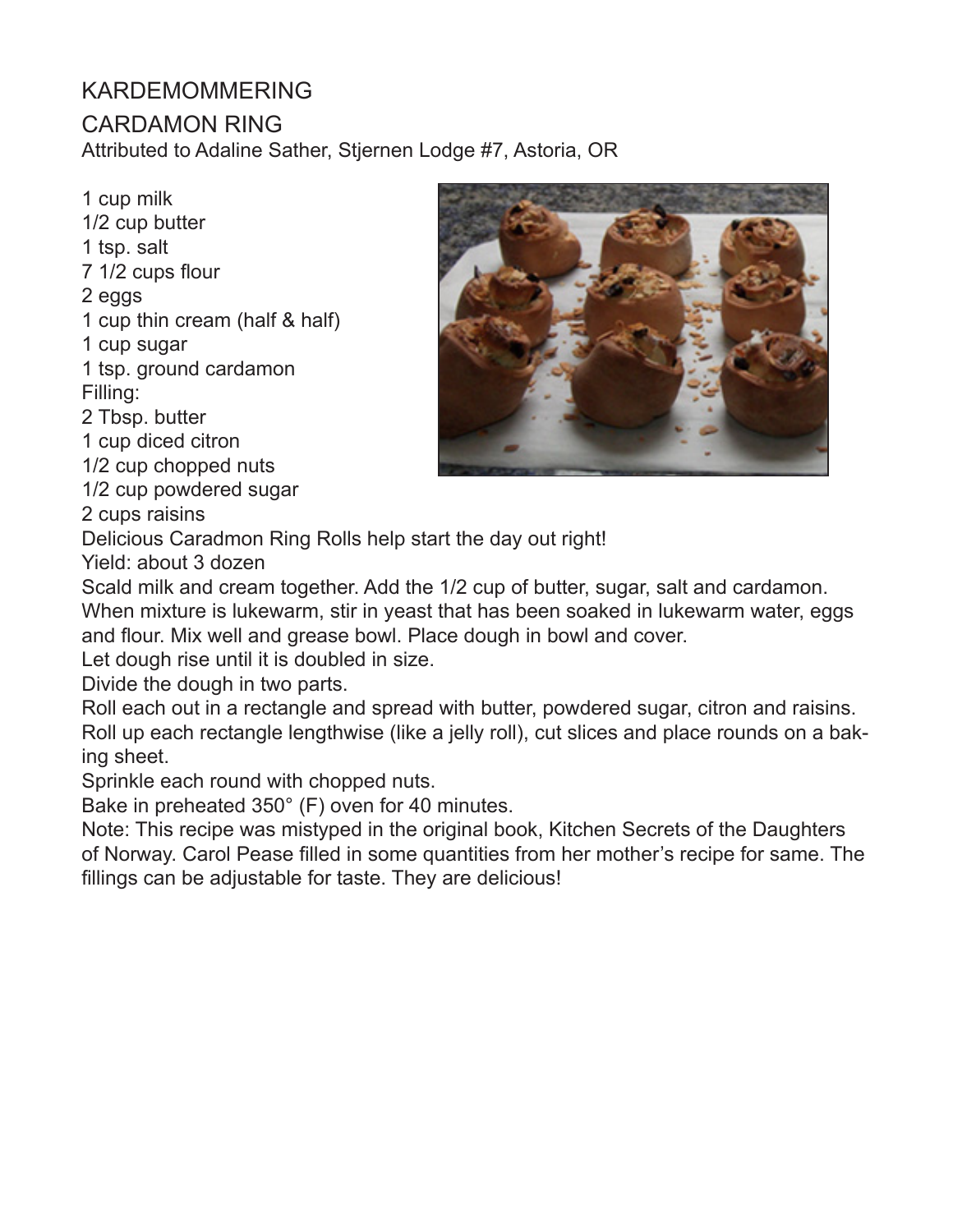#### JULEBULLAR CHRISTMAS ROLLS (Lucia Buns) Contributed by Katie Allen of Sigrid Undset Lodge #3 Palo Alto, CA

1 cup scaled cream 1 package active dry yeast 1/4 cup warm water  $(110 - 115^{\circ})$ 1/4-1/2 tsp. saffron threads crumbled (or 1/2 tsp. powdered saffron) [optional] 1/2 cup butter (1 stick) 1/3 cup sugar 1 tsp. salt 3 – 3 1/2 cups all-purpose flour 1 egg, well beaten raisins (as needed)\*



Place water in 2 cup bowl and add yeast to soften. Let stand 5 to 10 minutes until it has risen. (Can keep over a bowl of lukewarm water if it is cold to help it rise.)

In large bread bowl, add butter (cut into slices), sugar, salt and if using, the saffron. Pour scalding milk over these ingredients and let sit to melt butter. Mix. When everything is lukewarm, blend in, beating until smooth, 1 cup of the flour.

Add the yeast mixture to large bowl and mix. Add about 1 cup more flour and beat until very smooth. Then beat in the beaten egg. Beat in enough of the remaining 1 1/2 flour to make a soft dough. [(Amount depends on moisture in air and size of egg used. Dough will be soft.] Flour a surface to knead on and turn the dough onto this and allow the dough to rest 5-10 minutes.

Knead dough. Break off pieces of dough and roll with hands into strips that are about 5" long and about 1/2" thick.

Various shapes are used (see possibilities HERE), but St. Lucia buns usually are 2 twists crossed over each other with a raisin pressed into each coil. Instructions are shown on the possibilities page/diagram. For St. Lucia rolls, coil each end in to center of strip. Place 2 coiled strips together so that coils form a 90° angle to each other. Press 1 raisin into the center of each coil. Place rolls on parchment covered baking sheets. Cover with cloth, and let rise until doubled.

Bake at 375° F for about 15 (and up to 20 minutes). Rolls should be barely lightly browned as they will continue to cook some.

Remove from oven and allow to cool on racks.

\* Raisins should be placed in warm water for about 15 minutes to plump them up, and then drained before using them. Yields about 4 dozen rolls if single coiled.

Can be made up to 1 day ahead, but are best eaten that day.

St. Lucia Day is celebrated in all of the Scandinavian countries each December 13th. The tradition is for the eldest daughter of the house to dress in a long white nightgown or robe, with a red sash, red stockings, and a crown having greenery and candles glowing to come to all the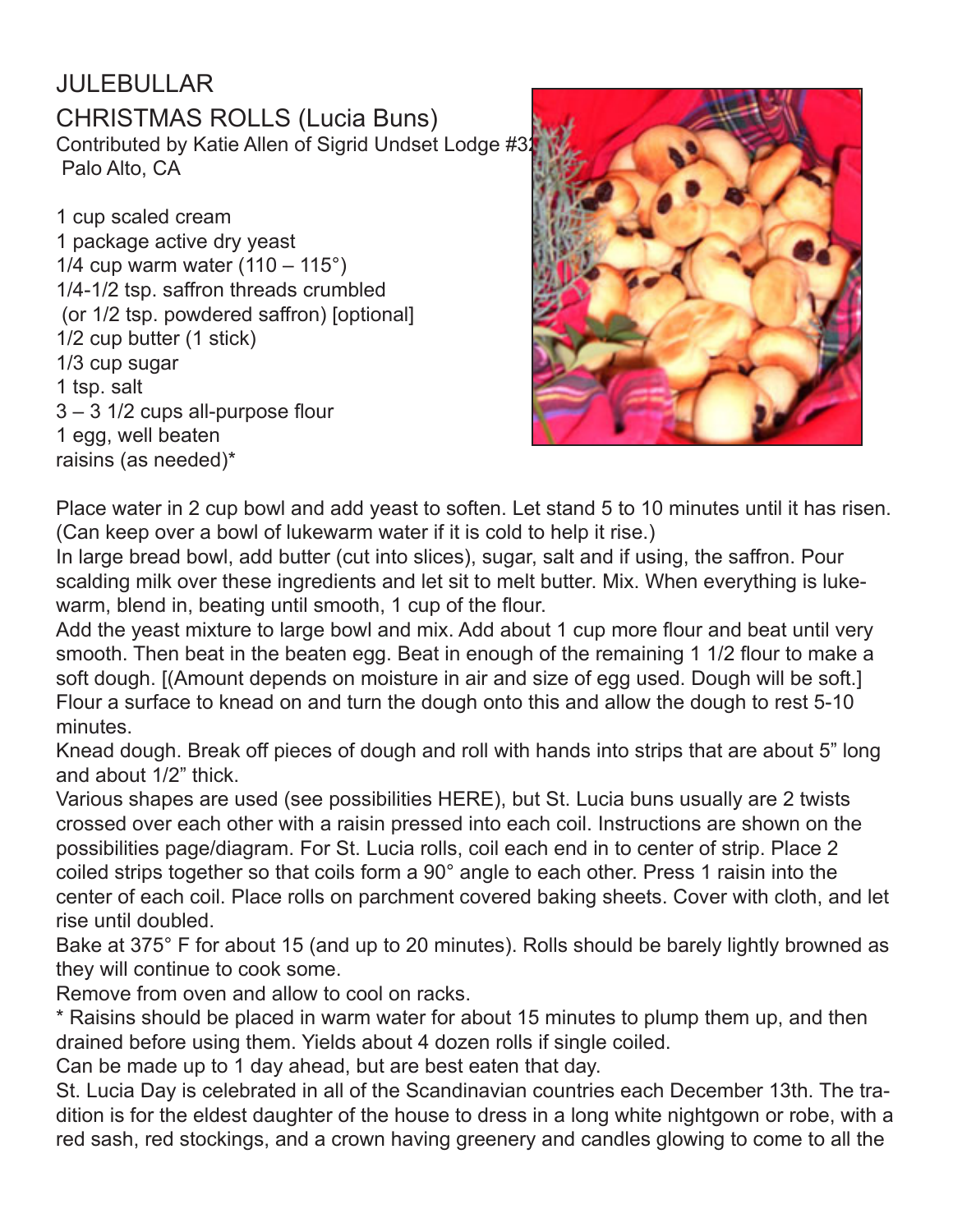### KANELBOLLER MED ROSINER MOR'S CINNAMON ROLLS WITH RAISINS Contributed by Florence Drummond, Sigrid Undset Lodge #32, Palo Alto, CA

2 cups boiling water 1/2 cup granulated sugar (or fructose 1/3 cup) 1 Tbsp. salt 8 cups flour (bread preferred) 2 eggs (beaten) 1/4 cup lard (or butter) 2 cakes yeast (or 2 packets) 1/4 cup lukewarm water 1 tsp. granulated sugar (or fructose 2/3 tsp) Filling: Granulated sugar (to taste...ca. 1/3 cup) (fructose ca. 1/4 cup) Ground Cinnamon (to taste...ca. 1-2 Tbsp.) Raisins (to taste, ca. 1-4 cups) Bottom of muffin-well mixture: water (amounts given below) brown sugar (amounts given below) (or fructose 1/3 less than brown sugar amt.) butter (amounts given below)

Served up warm every Christmas morning and great on cold winter days! Yields: 24 rolls Allow plenty of time to make this.

In large bread bowl, mix boiling water, 1/2 cup granulated sugar, salt and lard (or butter) together; cool to lukewarm.

Soften yeast cakes (or disolve active or quick rising dry yeast packets) in lukewarm water. Add 1 tsp. sugar over top of yeast mixture. Set aside in lukewarm place to raise. (Bowl should be large enough for mixture to double.)

When bread bowl mixture is lukewarm and yeast has bloomed, add yeast mixture into bread bowl. Beat well. Next, add beaten eggs to bread bowl and mix well. Then, slowly stir half the flour as you beat mixture continually. Slowly stir in remaining flour by cupful until unable to mix, and then use hands to incorporate enough flour to makea smooth and elastic dough. Don't make it too moist or too tough. Knead the dough slightly so as not to warm dough (about 10 times).

Grease the bread bowl with butter and add dough back and grease top of dough with additional butter or simply turn dough over once you have placed it in greased bowl. Cover bowl with dish towel and either continue or store dough in refrigerator until ready to proceed. (Dough will keep up to 3 days this way). Let dough double in size in warm area. Punch down.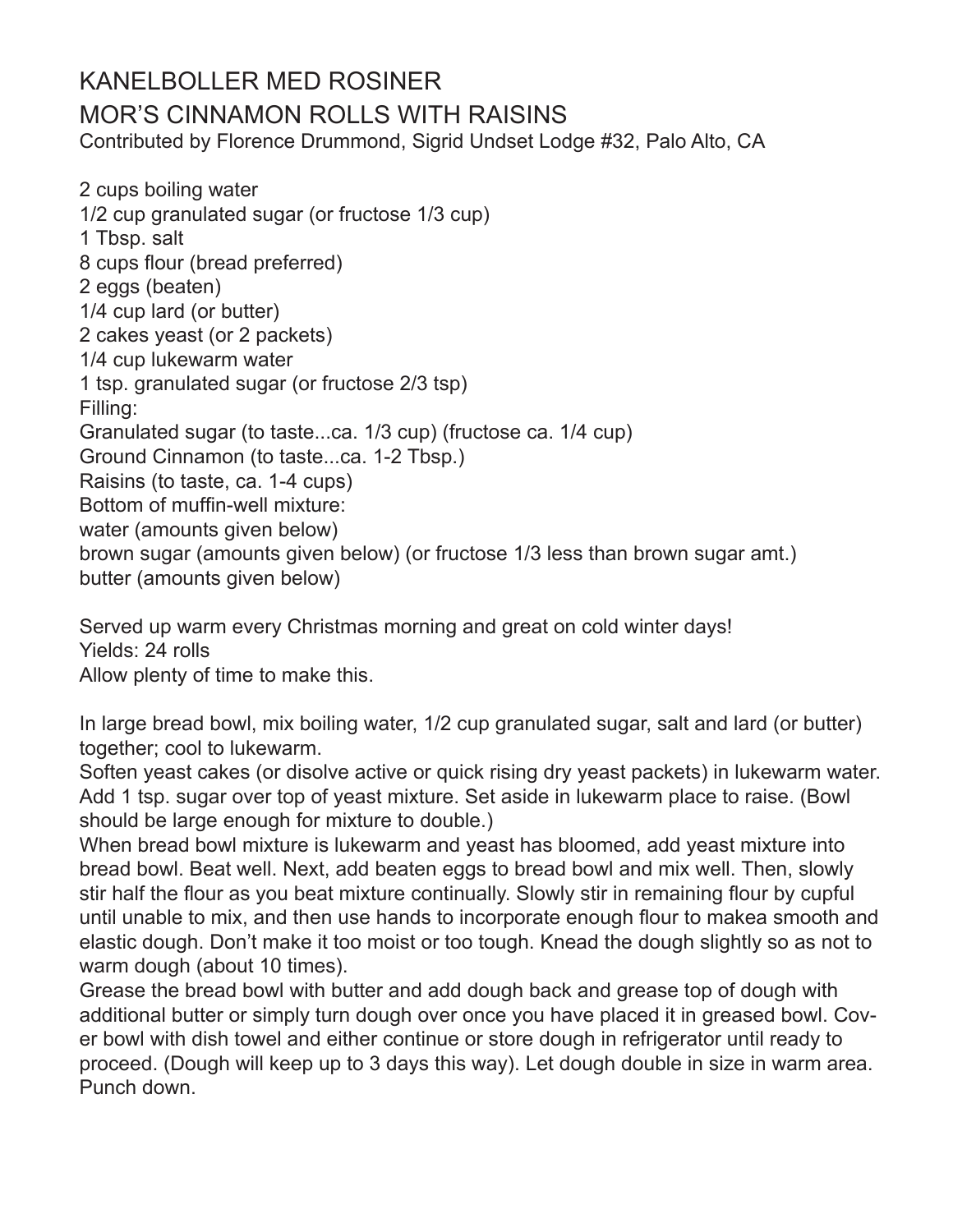Divide dough into two equal pieces. Take one piece and shape it into a rectangle (about 18" x 20") using a floured rolling pin as needed. Time to place raisins into a bowl of warm water (ca. 1/2-1 cup per dough part usually used). Either brush shaped dough with melted butter, or spread softened butter over it. A light brushing works fine. [ca. 2 Tbsp. per rectangle.] Sprinkle cinnamon (in desired amount) over top of buttered dough. Drain the raisins, and sprinkle or place them evenly over dough. Roll the dough (with 21" as width) tightly and slowly up until a stick has been formed.

Prepare two muffin pans (12/pan) by oiling them first. Place about 1/4 Tbsp. butter in each well. Then add 1/2-1 tsp. brown sugar per well. Finally, add about 1/2 tsp. water to each well. This will form a carmel topping during cooking that comes out on top.

Take stick of filled dough and shape into a nice even roll. Divide it first in half with a knife. Then divide by cutting each half in half (making 4 1/4 pieces). For each of these pieces, cut dough into 3 even pieces. Total pieces will be 12. Place each piece into prepared muffin pan. Push any raisins down into dough if coming out. Place in warm area to raise and cover with kitchen towel. Do same with remaining dough.Allow rolls to double in size (ca. 2 hours). Preheat oven to 425°.

Bake in preheated oven for 15 to 20 minutes. Watch as they will brown quickly in last few minutes. Have a sheet of parchment or waxed paper out to invert the cooked rolls onto when they first come out of oven. Allow pan to sit on top and drip out sugar-coating. Let cool slightly and serve. Remaining cooled rolls store well in zip-lock bags for up to 3 days. Continues on next page....

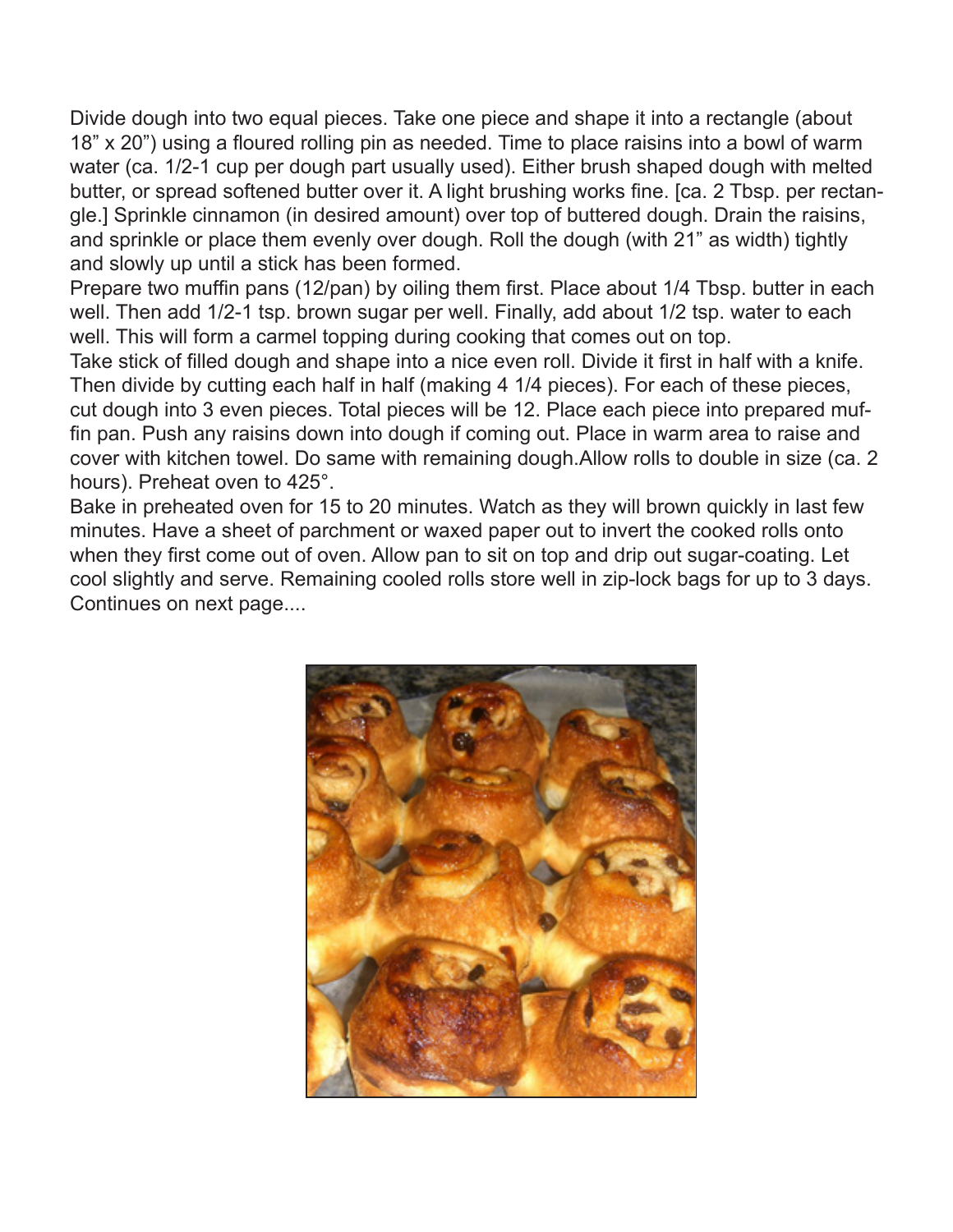When serving left-overs, either microwave for a few seconds to heat them, or place in aluminum foil in a 325 oven for about 15 minutes. Divide dough into two equal pieces. Take one piece and shape it into a rectangle (about 18" x 20") using a floured rolling pin as needed. Time to place raisins into a bowl of warm water (ca. 1/2-1 cup per dough part usually used). Either brush shaped dough with melted butter, or spread softened butter over it. A light brushing works fine. [ca. 2 Tbsp. per rectangle.] Sprinkle cinnamon (in desired amount) over top of buttered dough. Drain the raisins, and sprinkle or place them evenly over dough. Roll the dough (with 21" as width) tightly and slowly up until a stick has been formed.

Prepare two muffin pans (12/pan) by oiling them first. Place about 1/4 Tbsp. butter in each well. Then add 1/2-1 tsp. brown sugar per well. Finally, add about 1/2 tsp. water to each well. This will form a carmel topping during cooking that comes out on top. The use of lard makes for a flakier dough then the butter version. Also, the use of caked yeast now can be replaced with packets of fast-rising yeast.

This recipe has been handed down for four generations. Each generation has it's own version. This one is based on the third generation's verison updated to cooking norms of today.

Note: The exact amounts of some ingredients, depends on your tastes. If you like things sweeter, add a heavier coating of sugar, cinnamon, raisins, butter. Also, using fructose instead of sugar means using 1/3 less the amount of sugar called for.

Contact web-master for cinnamon roll pictorial guide & photo above was made [using fructose instead of the other brown/white sugar].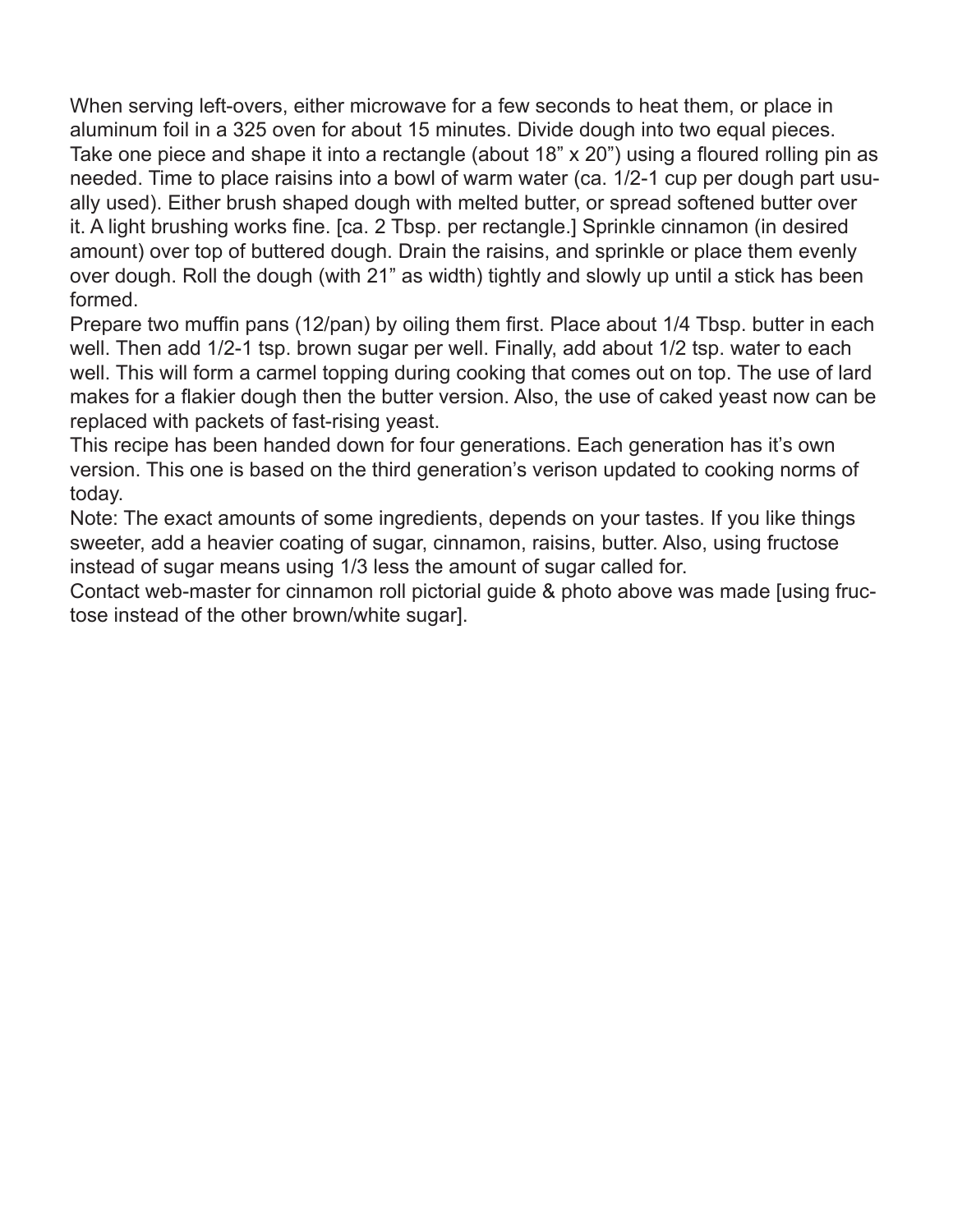#### KANELVRIDING CINNAMON TWIST Gudrun Persen, Stjernen Lodge #7, Astoria, OR

2 cup sour cream 1/2 tsp. soda 1 cake yeast\* 2 Tbsp. soft shortening (butter works) 3 Tbsp. sugar 1 tsp. salt 1 large egg 3 cups sifted flour 2 Tbsp. soft butter 1 tsp. cinnamon 1/4 cup brown sugar extra powdered sugar (as desired)

Delicious Cinnamon Twists! Yields: 24 twists

Heat sour cream until lukewarm. Remove from head. Add sugar, soda, salt and yeast. Stir until dissolved. Add egg, shortening and flour. Mix well.

Turn dough onto floured board and knead several times until dough is smooth. Roll into an oblong 24 x 6 inches. Spread with the 2 Tbsp. softened butter. Sprinkle half [length-wise] with brown sugar and cinnamon. Fold over [length-wise]. Cut into 24 strips 1" wide, then twist them once [into a figure-eight] and place on a greased baking sheet. Let rise.

Bake in preheated 375° (F) oven for at 12-15 minutes. Frost with powdered sugar. Note: These are soooo good and the smell is delightful to wake up to! Easy to make. \*Use 1 yeast packet instead of yeast cake if desired.

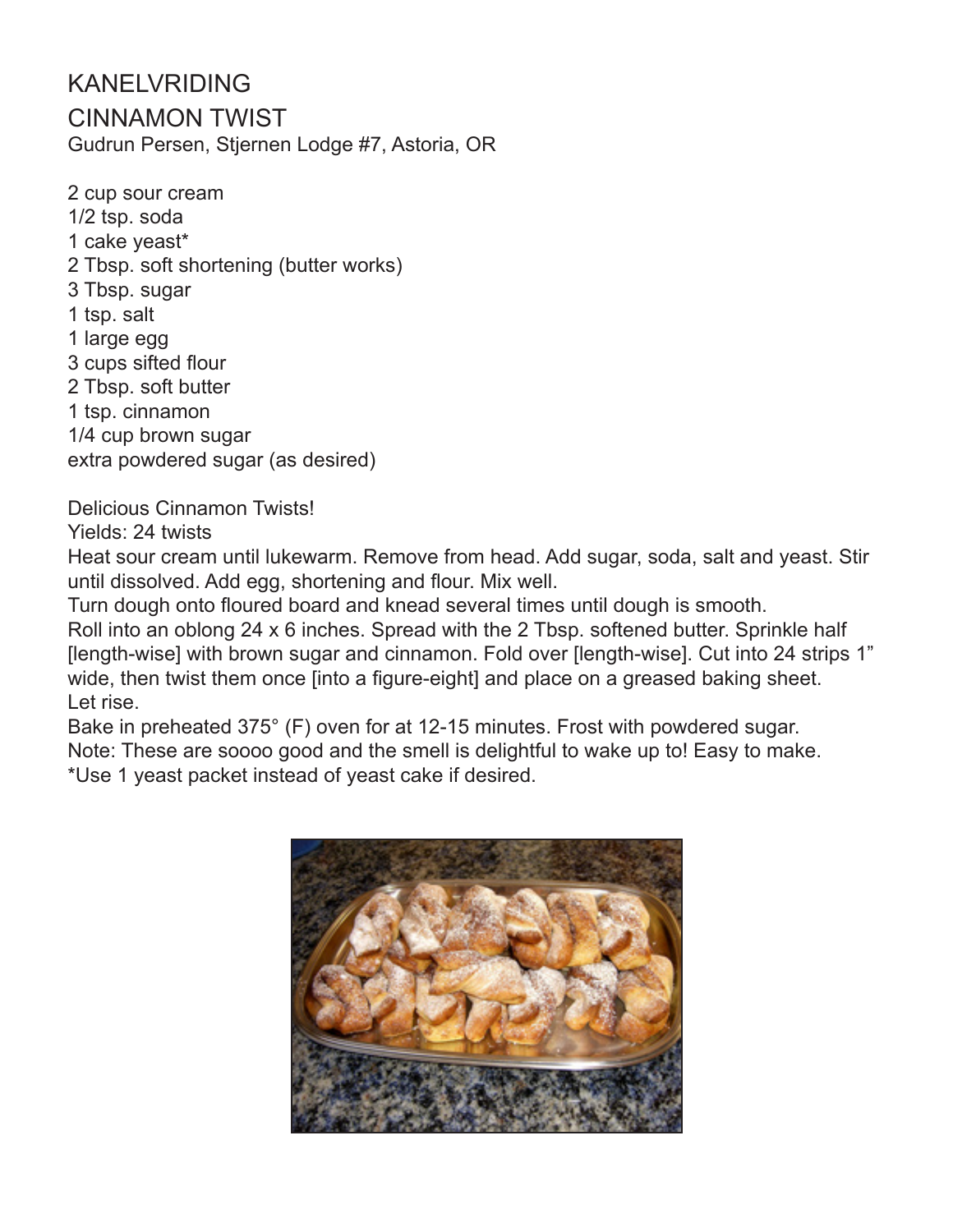# Hummer og Reker i Hvit Saus over Blomkål CREAMED SHRIMP & LOBSTER OVER CAULIFLOWER

Contributed by Katie Allen, Sigrid Undset Lodge #32, Palo Alto CA (modified from original recipe found in The Scandinavian Cookbook, Cultinary Arts Institute, Chicago IL, 1955, p.29)

1 medium-sized head cauliflower

8 oz. cooked shrimp

6 - 8 oz. cooked lobster

- salt & pepper to taste
- 2 Tbsp. butter
- 2 Tbsp. flour
- 1 cup milk
- 2 Tbsp. dry sherry
- 2 3 oz. shredded white cheese\*

1 – 2 oz. shreeded yellow/brown cheese\*

Prepare, clean and cook cauliflower to preference. (Some like it crisp, some like it medium and some like it soft). If you do not have

precooked shrimp or lobster, cook them and drain (optionally reserving cooking liquid to use instead of or partially for milk called for in recipe). [Canned shrimp and lobster also may be used.]

Prepare cooked shrimp by cutting into halves lengthwise.

Prepare cooked lobseter (or longenstino) by removing bony tissue and cutting it into pieces (longistino may be kept whole if small enough).

Prepare a white sauce by melting the butter in a pan and then adding the flour and cooking on low for about 1 minute. Add the



milk (and/or reserved juices from cooking shellfish) and continually stir until sauce has thickened. Add salt and pepper to taste. Add the dry sherry and then grate the two cheeses\* into the suace. Melt and stir until smooth sauce. Add additional pepper to make it more colorful. Add shellfish to sauce and heat until throughly warmed.

Drain cooked cauliflower and place in serving bowl.

Pour over the heated shrimp and lobster cream sauce.

\* White cheese that you can try include: parmesian; fontana; Jarlsberg, etc. Try to pair them with a yellow (or brown) cheese that is the opposite in density: medium/sharp cheddar, geitøst, etc.

Serves  $3 - 4$ .